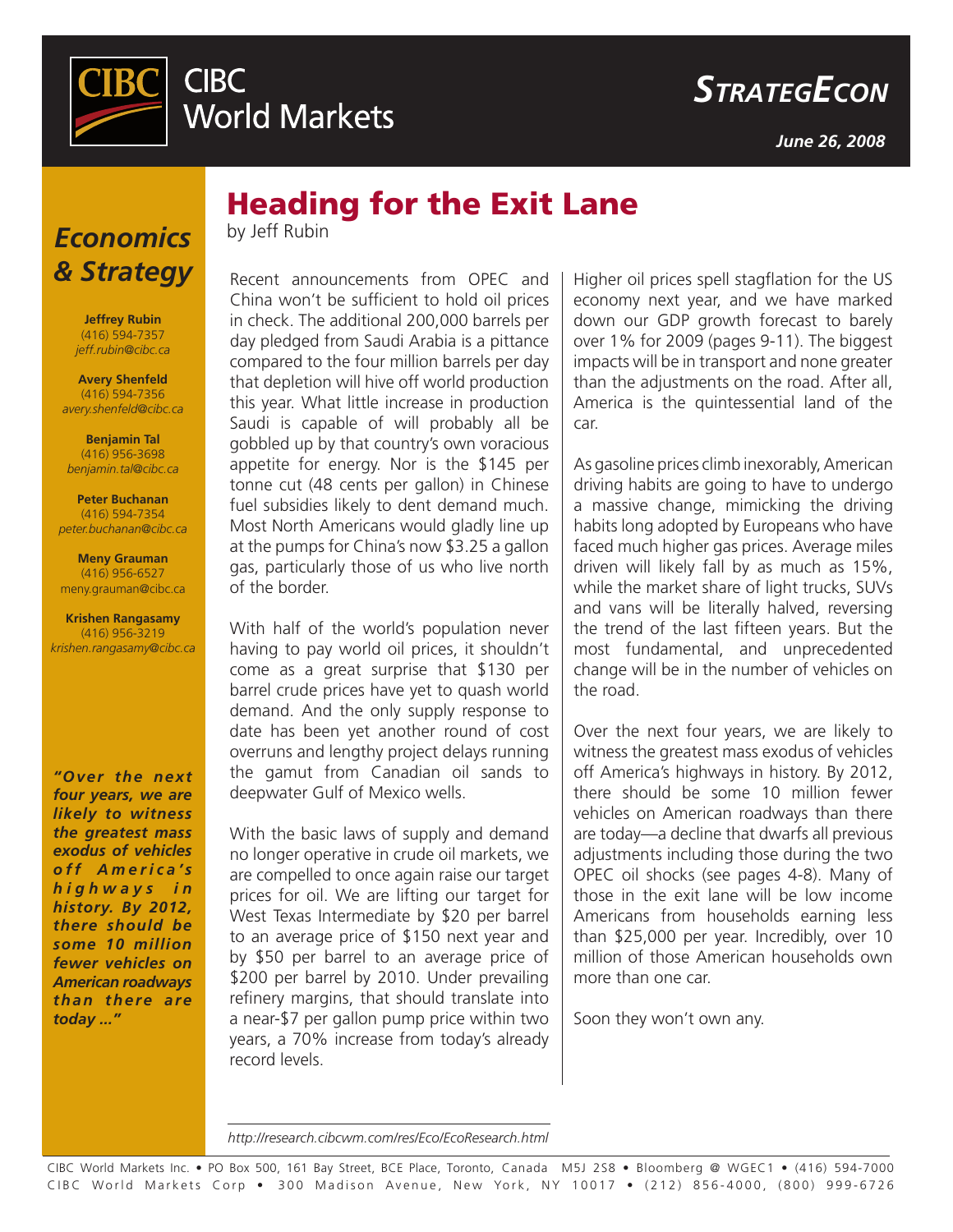# MARKET CALL

- Upward revisions to our call for still-higher oil prices will add to the pressure on the Fed to calm inflation expectations by raising rates. Best bets for the first move are right after the November elections. With inflation running at a 4% clip, taking the real funds rate to zero will require a 200-bp tightening by autumn 2009, a move the Fed will be forced into even if it means leaving the economy growing at a slow crawl. •
- The Canadian yield curve prices in a later start for Bank of Canada tightening, which looks appropriate given the higher starting point for yields and the lower starting point for CPI. But both inflation and rates will be headed higher as the sheltering impact on CPI from earlier huge C\$ gains begins to wane. As in the US, rate hikes will beget expectations for more to come, putting pressure further out the curve. •
- The ECB seems determined to throw in a quarter-point rate hike to show its colours as an inflation fighter, a move that might temporarily lift the euro while the Fed bides its time. But overall, 2009 will be a better year for the US dollar as the Fed reduces the dollar's yield disadvantage. The Bank of Canada's more modest rate hikes wouldn't do much for the C\$ on their own, but should lift the loonie through parity when buttressed by soaring oil and gas prices and related M&A inflows. •

|                                                                                                                              |                                                                                                                           | 2008                                         |                                               |                                               | 2009                                          |                                              |                                              |                                              |
|------------------------------------------------------------------------------------------------------------------------------|---------------------------------------------------------------------------------------------------------------------------|----------------------------------------------|-----------------------------------------------|-----------------------------------------------|-----------------------------------------------|----------------------------------------------|----------------------------------------------|----------------------------------------------|
| <b>END OF PERIOD:</b>                                                                                                        |                                                                                                                           | 25-Jun                                       | <b>Sep</b>                                    | <b>Dec</b>                                    | Mar                                           | Jun                                          | Sept                                         | <b>Dec</b>                                   |
| Overnight target rate<br><b>CDA</b><br>98-Day Treasury Bills<br><b>Chartered Bank Prime</b><br>10-Year Gov't Bond (4% 06/17) | 2-Year Gov't Bond (3.75% 6/10)<br>30-Year Gov't Bond (5% 06/37)                                                           | 3.00<br>2.62<br>4.75<br>3.23<br>3.71<br>4.06 | 3.00<br>2.70<br>4.75<br>3.40<br>3.85<br>4.20  | 3.00<br>2.80<br>4.75<br>3.60<br>3.95<br>4.25  | 3.25<br>3.20<br>5.00<br>3.85<br>4.00<br>4.30  | 3.50<br>3.35<br>5.25<br>3.95<br>4.10<br>4.30 | 4.00<br>3.75<br>5.75<br>4.30<br>4.35<br>4.60 | 4.00<br>3.70<br>5.75<br>4.35<br>4.40<br>4.65 |
| Federal Funds Target<br><u>u.s.</u><br>91-Day Treasury Bills                                                                 | 2-Year Gov't Note (2.875% 6/10)<br>10-Year Gov't Note (3.875% 05/18)<br>30-Year Gov't Bond (4.375% 02/38)                 | 2.00<br>1.80<br>2.82<br>4.11<br>4.65         | 2.00<br>1.95<br>2.95<br>4.20<br>4.75          | 2.25<br>2.10<br>3.05<br>4.30<br>4.80          | 2.75<br>2.55<br>3.10<br>4.35<br>4.80          | 3.25<br>2.95<br>3.40<br>4.45<br>4.80         | 3.75<br>3.50<br>3.85<br>4.60<br>4.80         | 4.00<br>3.60<br>4.00<br>4.65<br>4.90         |
| Canada - US T-Bill Spread<br>Canada - US 10-Year Bond Spread                                                                 |                                                                                                                           | 0.82<br>$-0.40$                              | 0.75<br>$-0.35$                               | 0.70<br>$-0.35$                               | 0.65<br>$-0.35$                               | 0.40<br>$-0.35$                              | 0.25<br>$-0.25$                              | 0.10<br>$-0.25$                              |
| Canada Yield Curve (30-Year - 2-Year)<br>US Yield Curve (30-Year - 2-Year)                                                   |                                                                                                                           | 0.83<br>1.83                                 | 0.80<br>1.80                                  | 0.65<br>1.75                                  | 0.45<br>1.70                                  | 0.35<br>1.40                                 | 0.30<br>0.95                                 | 0.30<br>0.90                                 |
| <b>EXCHANGE RATES</b>                                                                                                        | $-(US\phi/C\$<br>$-(C\frac{4}{15})$<br>$-(\text{Yen}/\text{US$})$<br>$-$ (US\$/euro)<br>$-$ (US\$/pound)<br>$-$ (US¢/A\$) | 99.0<br>1.011<br>108<br>1.57<br>1.98<br>95.9 | 100.0<br>1.000<br>105<br>1.59<br>1.99<br>96.5 | 103.1<br>0.970<br>108<br>1.56<br>1.96<br>93.0 | 105.3<br>0.950<br>102<br>1.50<br>1.90<br>92.5 | 101.5<br>0.985<br>97<br>1.49<br>1.90<br>91.0 | 102.0<br>0.980<br>96<br>1.49<br>1.88<br>92.0 | 101.5<br>0.985<br>94<br>1.50<br>1.90<br>93.0 |

# INTEREST & FOREIGN EXCHANGE RATES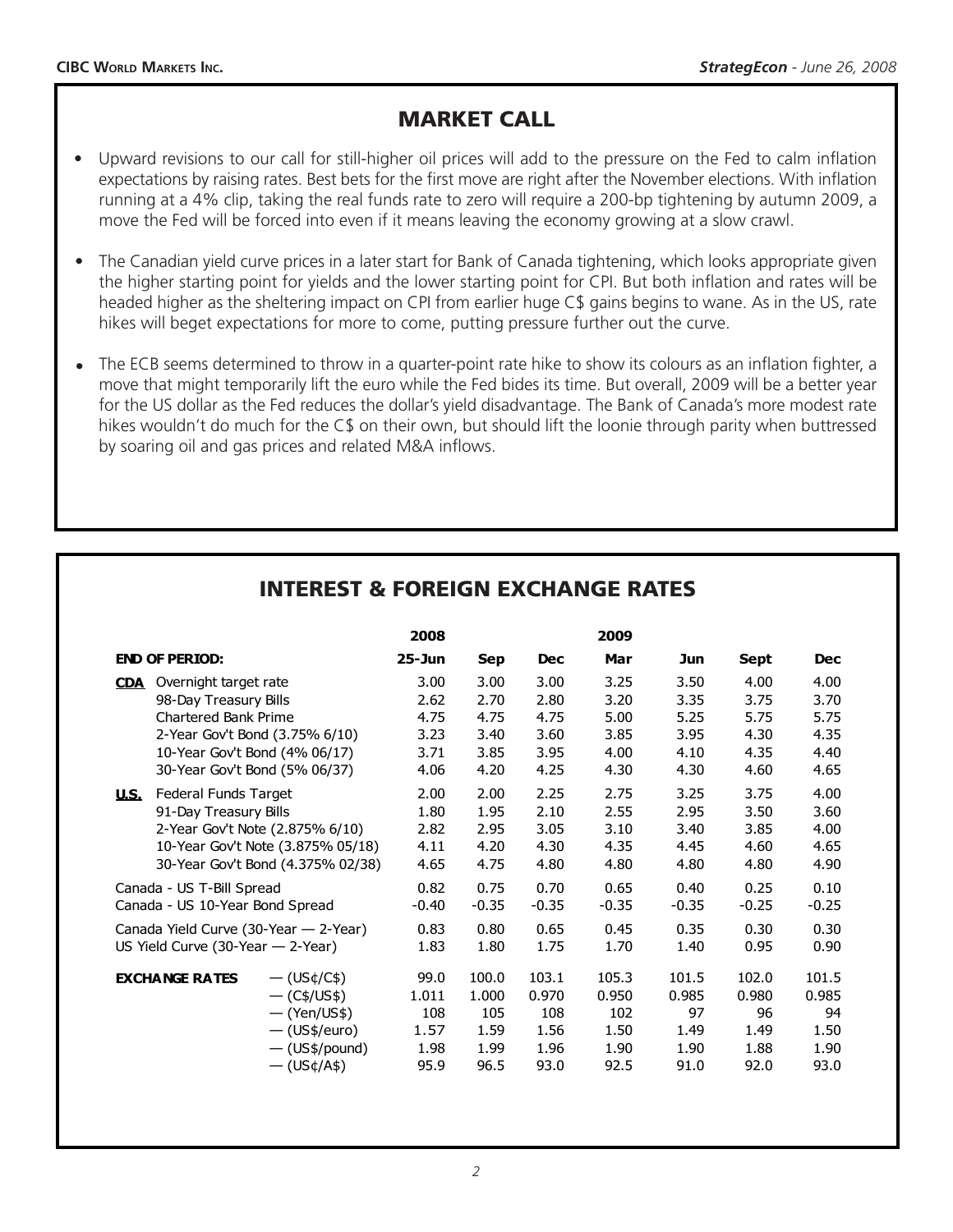# STRATEGY AND EARNINGS OUTLOOK

- We raised our end-of-2008 target for the TSX by 700 points to a still moderately cautious 15,200 while maintaining our earlier 16,200 target for the end of 2009. In line with this, we added another 2 percentage points of weighting to our equity exposure at the expense of bonds, maintaining a 2-percentage-point cash under-exposure.
- Our 7-percentage-point overweight in energy remains the foundation of our portfolio strategy. Rising demand, principally from outside the OECD, and stagnant supply have been the main drivers of oil's recent climb. We estimate that accumulation of "paper" oil in the hands of speculators has been, at most, one-fifth of the increase in Chinese demand for actual barrels of oil over the last five years. We also maintained our materials overweight. Led by fertilizer producers, that segment has been the TSX's second best performer in 2008 after energy.
- With the Bank of Canada set to tighten by a full percentage point next year, we also further pared our exposure to rising interest rates by cutting our utility weighting. That sector is also vulnerable to higher carbon costs. Financial stocks face assorted hurdles such as the softer economy's negative effect on credit quality, leading us to remain underweight.

| ASSET MIX (%)            | <b>Benchmark</b> | Strategy Rec-<br>ommendation |  |
|--------------------------|------------------|------------------------------|--|
| <b>Stocks</b>            | 53               | 57                           |  |
| <b>Bonds</b>             | 38               | 36                           |  |
| Cash                     | 9                | 7                            |  |
| GICS SECTOR EQUITIES (%) |                  |                              |  |
| Consumer Discretionary   | 3.9              | 1.4                          |  |
| <b>Consumer Staples</b>  | 2.2              | 2.2                          |  |
| Energy                   | 31.6             | 38.6                         |  |
| Financials               | 27.0             | 24.5                         |  |
| -Banks                   | 15.2             | 132                          |  |
| -Insur., REITs, oth.     | 118              | 11.3                         |  |
| Healthcare               | 04               | 04                           |  |
| <b>Industrials</b>       | 54               | 34                           |  |
| Info Tech                | 51               | 51                           |  |
| <b>Materials</b>         | 18.2             | 20.7                         |  |
| -Gold                    | 7.1              | 8.1                          |  |
| -Other Metals            | 5.3              | 6.3                          |  |
| -Chemicals               | 5.5              | 6.0                          |  |
| Telecom                  | 4.8              | 2.3                          |  |
| <b>Utilities</b>         | 1.5              | 1.5                          |  |

*Note: Bold indicates recommended overweight.*



| TSX - Earnings Outlook & Forward PE |                                            |       |         |         |                         |             |  |  |
|-------------------------------------|--------------------------------------------|-------|---------|---------|-------------------------|-------------|--|--|
|                                     | <b>Operating Earnings</b><br>$(%$ $(*$ ch) |       |         |         | 4-gtr Fw d<br><b>PE</b> |             |  |  |
|                                     |                                            |       |         |         |                         | Last 10     |  |  |
|                                     | 2005                                       | 2006  | 2007    | 2008    | Latest                  | yrs.        |  |  |
| Energy                              | 45.4                                       | 8.5   | 7.9     | 59.4    | 13.4                    | 12 $\Omega$ |  |  |
| <b>Health Care</b>                  | 5.3                                        | 29.2  | $-38.8$ | 6.5     | 14.6                    | 22.0        |  |  |
| <b>Industrials</b>                  | 40.7                                       | 81.0  | $-2.5$  | 76.9    | 17.8                    | 28.9        |  |  |
| <b>Materials</b>                    | 17.9                                       | -1.6  | 52.7    | 4.2     | 15.4                    | 17.4        |  |  |
| <b>Utilities</b>                    | 2.9                                        | $-12$ | $-1.5$  | $-1.0$  | 15.4                    | 17.8        |  |  |
| <b>Consumer Staples</b>             | 2.3                                        | 18.2  | 12.5    | $-1.8$  | 15.1                    | 15.7        |  |  |
| Financials                          | 13.8                                       | 17.3  | 11.3    | $-4.7$  | 13.3                    | 12.0        |  |  |
| Info Tech                           | $-40.1$                                    | 47.0  | 154.4   | 64.0    | 27.8                    | 44.5        |  |  |
| Consumer Discretionary              | 28.1                                       | 12.8  | 40.2    | $-24.8$ | 18.9                    | 14.9        |  |  |
| <b>Telecom Services</b>             | 5.9                                        | 30.8  | 28.4    | $-10.6$ | 14.9                    | 29.8        |  |  |
| <b>TSX Composite</b>                | 31.2                                       | 12.8  | 11.0    | 21.0    | 14.9                    | 16.1        |  |  |



*Source: Thomson First Call, CIBC WM*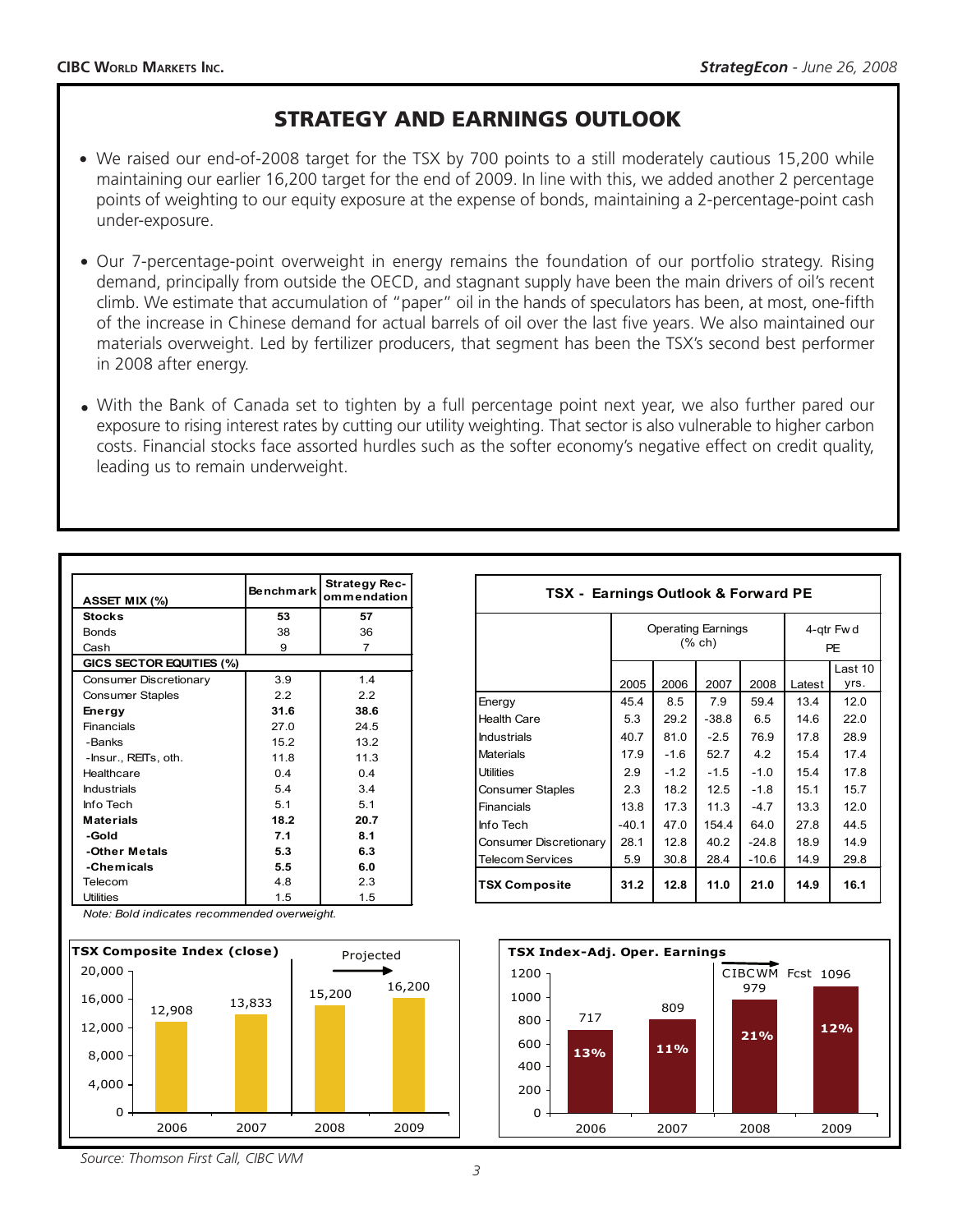# **Getting Off the Road: Adjusting to \$7 per Gallon Gas in America**

Jeff Rubin and Benjamin Tal

We stand at a turning point for US transport. Real gasoline prices have already surpassed the peak levels that followed the second OPEC oil shocks, and even when adjusted for potential fuel efficiency improvements, have increased to the point where they will dramatically change driving behaviour in America.

The some 57 million Americans who own a car and have direct access to public transportation will start to act more and more like Europeans, who have long paid much higher gasoline prices. By 2012, average miles driven will have shrunk by more than 15%. SUV and other light truck sales, which until 2006 accounted for almost 60% of total motor vehicles, will plummet to less than half that level, reversing the last fifteen years growth in market share.

More fundamentally, the freeways are about to get less congested. Not only will the number of vehicle registrations in the United States not grow over the next four years, but by 2012 there should be roughly 10 million fewer vehicles on the road in America than there are today.

For the past half century, America has spent the bulk of its infrastructure money on building highways—only to see that soon, \$7 per gallon gasoline prices will lead to fewer and fewer people using them.

### *Chart 1* **US Gasoline Prices**



*Source: Energy Information Administration, CIBCWM Source: Autodata, CIBCWM*

Gasoline prices in America have risen from around \$1.80 in 2004 to the current \$4 per gallon mark. The most recent surge in pump prices has, in inflation-adjusted dollars, already taken pump prices to a buck a gallon above the record prices seen in 1981 (Chart 1). And in percentage terms, the latest increase is almost twice the increase in oil prices that followed on the heels of supply disruptions after the Iranian Revolution.

Yet as daunting as these price increases have been, there is much more to come. Our updated oil price forecast of \$200 per barrel oil by 2010 points to Americans paying as much as \$7 per gallon for gasoline within the next two years.

Even the temporary 1979-1981 oil shock led to huge changesin driving behaviour. The prospect of a permanent price regime of \$200 per barrel oil should trigger changes that will dwarf the adjustment we saw nearly thirty years ago.

That change is already starting to happen. As gasoline prices have risen steadily since 2004, car sales have just as steadily trailed off. After averaging close to 17 million units per year over the first half of the decade, sales have already declined to 14 million, and are expected to decline further as pump prices rise to as much as \$7 per gallon. In fact, we expect vehicle sales to fall to as low as



#### *Chart 2* **US Vehicle Sales**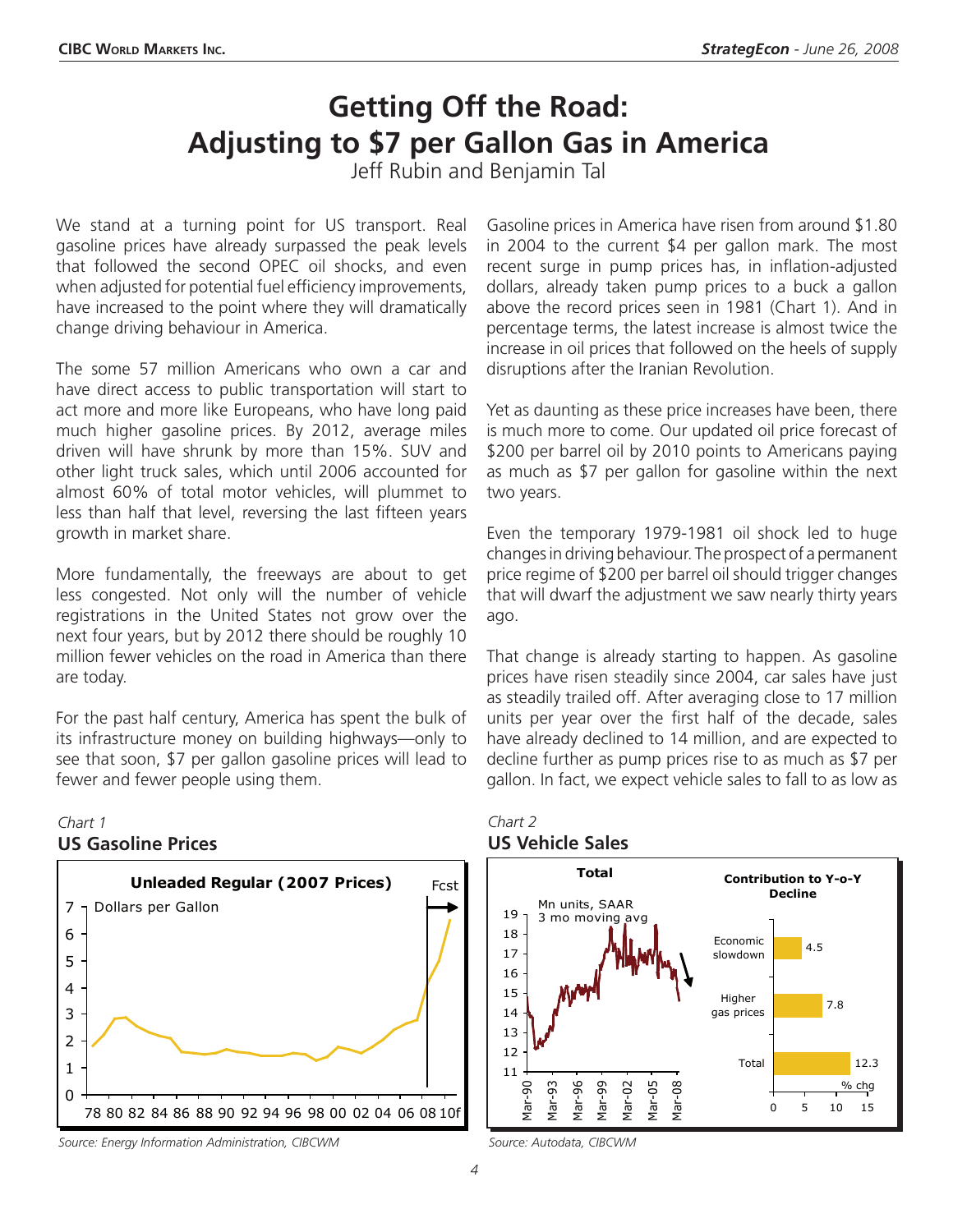11 million units by 2012, the lowest level since the early 1980s. While some of the current weakness in vehicle sales can be attributed to the economic slowdown, we estimate that higher gasoline prices have had almost twice the effect (Chart 2).

Tumbling car sales and more prudent driving habits are already starting to hit fuel demand. Overall gasoline demand in the United States has fallen sharply since the beginning of the year and is headed for the first annual drop in 17 years. Per capita consumption has fallen by close to 5% since 2004 (Chart 3), and, like vehicle sales, will continue to decline as long as gasoline prices continue to rise.

#### *Chart 3*



*Source: Consumer Federation of America, CIBCWM*

**Gasoline Consumption Per Capita**

While Americans are buying less gasoline, unfortunately, the reduction in quantity is not keeping up with the increase in price. Hence, even with chastened driving habits, most Americans are spending more on filling their tanks and less on everything else. Over the last four years, gasoline sales have grown five times as much as the rest of retail sales in the United States (Chart  $4$ )<sup>1</sup>. And at that rate, gasoline will take over grocery store spending<sup>2</sup> as the largest item in households' non-vehicle retail spending by late next year (Chart 5).

#### **US versus Europe**

At the soon-to-be \$6 to \$7 per gallon range for gasoline prices we can expect to see some quantum shifts in driving behaviour in America. And to see where those shifts will be going is relatively easy. All we have to do is look at

### *Chart 4* **Surging Gasoline Costs**



*Source: US Census Bureau, Federal Highway Administration, CIBCWM*

Europe, where even at today's world oil prices, drivers are already paying the equivalent of those gasoline prices or more. In fact, in many places in Europe, they are paying well above that and have been for some time.

Compare for example, driving behaviour in the United Kingdom with driving behaviour in the United States. Over 90% of American households use a car to get to work, while over 60% of US households own two cars or more (Table 1). By comparison, just 60% of British households use a car to get to work, while less than 25% own two or more cars. Moreover, Americans drive their cars more. They make four driving trips a day while Brits

#### *Chart 5*

### **Gasoline Spending Will Soon Overtake Groceries (monthly averages)**



*Source: US Census Bureau, CIBCWM*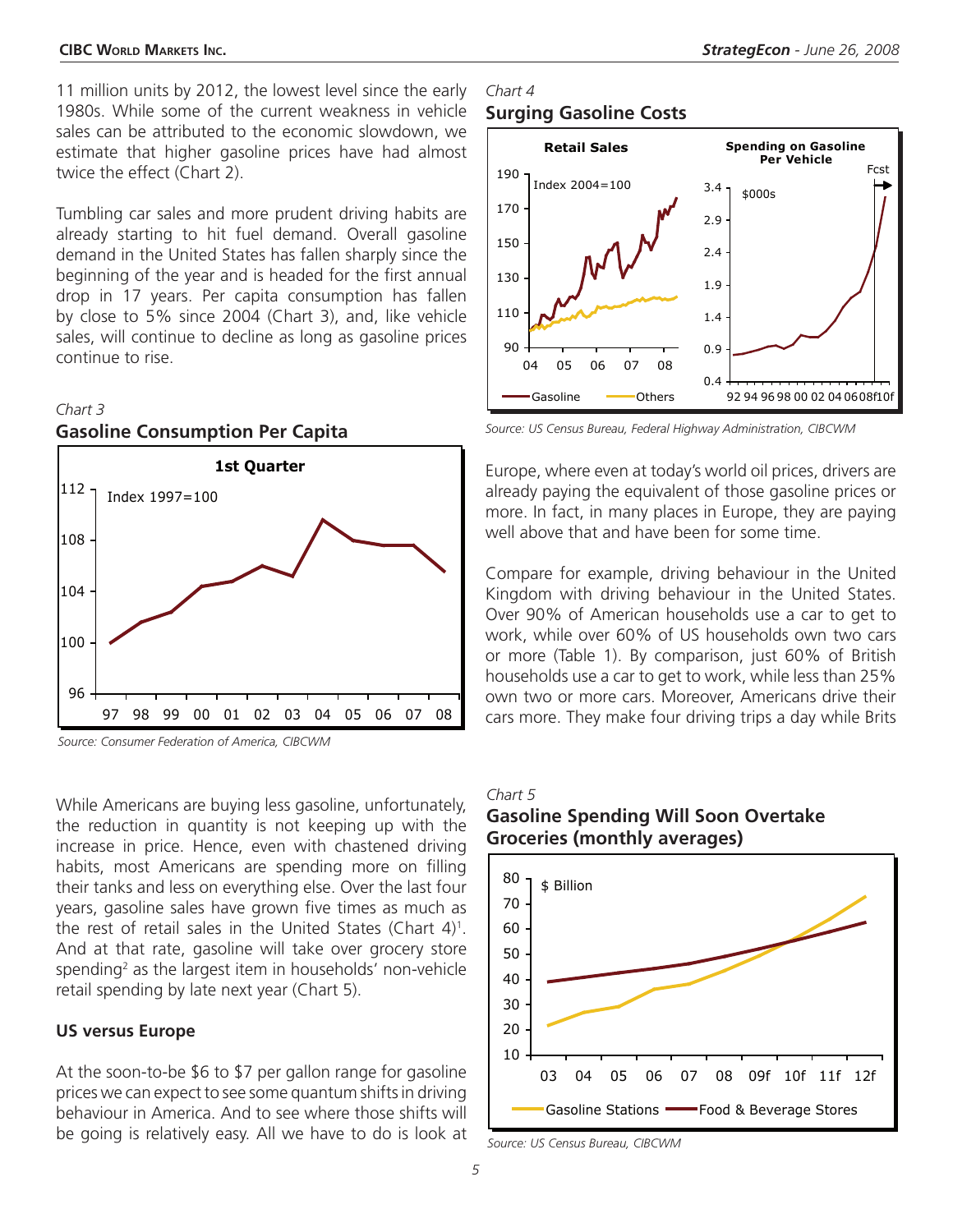### *Table 1* **Daily Travel Characteristics**

|                                |         | United | United<br>States Kingdom |
|--------------------------------|---------|--------|--------------------------|
|                                |         |        |                          |
| Used car to get to work        | (9/0)   | 90.4   | 61.8                     |
|                                |         |        |                          |
| Total distance travelled       | (miles) | 20.9   | 7.0                      |
| Number of trips                |         | 4.0    | 2.0                      |
|                                |         |        |                          |
| No cars in household           | (%)     | 8.0    | 30.6                     |
| 2 cars or more in<br>household | (%)     | 61.9   | 24.7                     |

*Source: Giuliano & Dargay (2005), CIBCWM*

make half of that per day. And last, but by no means least, some 30% of Brits don't even have a car. In the US less than 10% of households don't own a car.

Gasoline consumption is ultimately about how many people drive, the distance they drive and the type of vehicles they drive. On all three counts American face a massive change.

Adding the first two factors we get an index of miles driven. And per capita, Americans drive twice as much as drivers in Sweden, UK, Germany, and France, where gasoline prices are now over \$8 per gallon (Chart 6).

### *Chart 6*



### **Gas Prices and Driving— An International Perspective**

*Chart 7* **Private Vehicles versus Public Transit**



*Source: OECD, US Census Bureau, CIBCWM*

Of course the flip side of this equation is public transit. America's obsession with the car is mirrored in its avoidance of public transit. When it comes to taking the train, bus, or subway, the US ranks the lowest among OECD countries, just as it ranks the highest among the same group when it comes to the use of the car (Chart 7).

### **Driving Less in Smaller Vehicles**

Higher oil prices will make drivers use their cars less. While Americans are already driving 11 billion fewer miles than they did last year, a decline of 4.3%, they still drive today about 30% more than they did before the OPEC oil shocks. The elasticity of driving to gasoline prices is estimated to be around the 0.06. That means a 10% rise in gasoline prices will eventually lead to a 0.6% reduction in miles driven. Using that rule of thumb, the 280% cumulative rise in gasoline prices between 2004 and our target \$7 per gallon target price should induce more than 15% reduction in miles driven on American roads (Chart 8). That will turn back the clock to the mid 1980s as far as average mileage driven is concerned.

Not only will Americans drive less but they will start to drive very different vehicles from the ones they are currently driving. Light trucks, which include vans and the ubiquitous SUV, accounted for as much as 60% of total vehicle sales in America back in 2006. That's almost a doubling in its market share since the early 1990s (Chart 9). But even at \$4 per gallon gasoline, SUV sales are plunging. At \$7 per gallon pump prices, their share of total vehicle sales, along with other light trucks, will

*Source: EMBARQ, CIBCWM*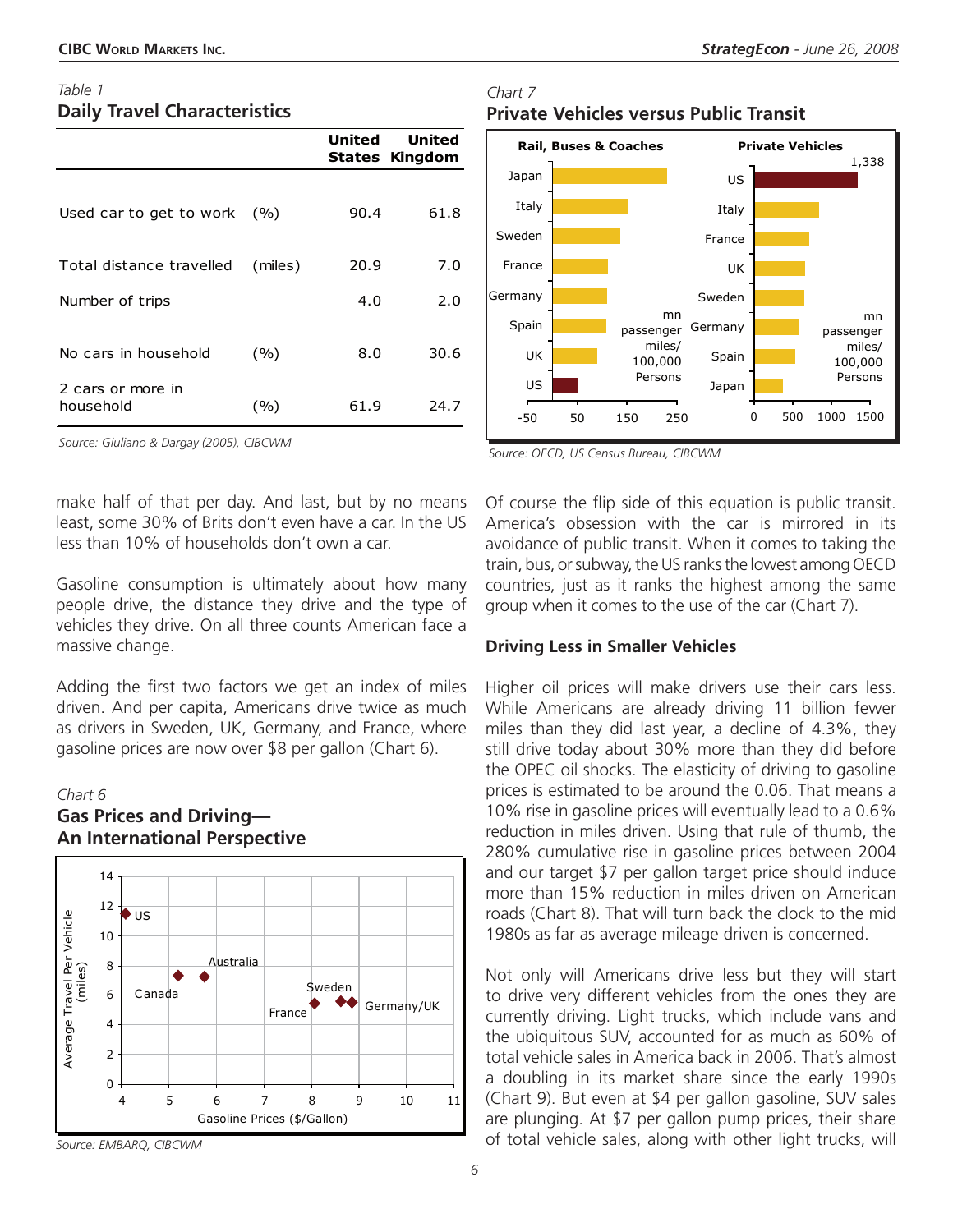### *Chart 8* **Americans Will Soon Drive Less**



*Source: Federal Highway Administration, CIBCWM*

have even fallen below levels seen over fifteen years ago. While there will still be households who will buy these vehicles, all of the gains in market share seen over the last decade will have been fully reversed.

### **Getting Off the Road**

In part, Americans will respond to record high gasoline prices by driving less and by driving more fuel efficient vehicles. But the most dramatic result will be that roughly ten million vehicles will come right off the road.

As with oil, there is a depletion rate in autos. It's called the scrappage rate, and it refers to the percentage of existing vehicles that every year are retired from service.





Last year the scrappage rate was 5.2%<sup>3</sup>, resulting in some 12 million vehicles coming off the road. That means new vehicle sales had to rise by 12 million units just to keep the stock of passenger vehicles unchanged. We know from history that the scrappage rate rises with surges in oil prices, because older cars typically average much poorer fuel economy than newer cars and thus become increasingly expensive to run as pump prices rise. At \$7 per gallon gasoline we have assumed that the scrap rate rises modestly to 6%.

A 6% scrappage rate would take roughly 14 million vehicles off the road every year. For the number of vehicle registrations to remain constant in the face of that decline, there would have to be an offsetting number of new vehicle sales that year. But given their link to fuel prices, new vehicle sales will be at least three million below that number by 2012. Our projected 11 mn vehicle sales in 2012 will be the lowest level since the early 1980s. Summing up the cumulative difference between new sales and scrappage over that period suggests that somewhere in the neighbourhood of ten million Americans will be coming off the road over the next 4½ years (Chart 10).

Is this a realistic estimate? While \$7 per gallon gasoline prices certainly took people off the road in Europe, you cannot simply impose Europe on America. Most Europeans have access to public transport by virtue of the broad infrastructure policies European countries have pursued. In marked contrast, America built massive highways and freeways for a population that owned and used their own cars to get around.

### *Chart 10* **Number of Vehicles To Fall by 10 Million by**



*Source: Autodata Corporation, CIBCWM Source: R.L. Polk Co., Federal Highway Administration, CIBCWM*

**2012**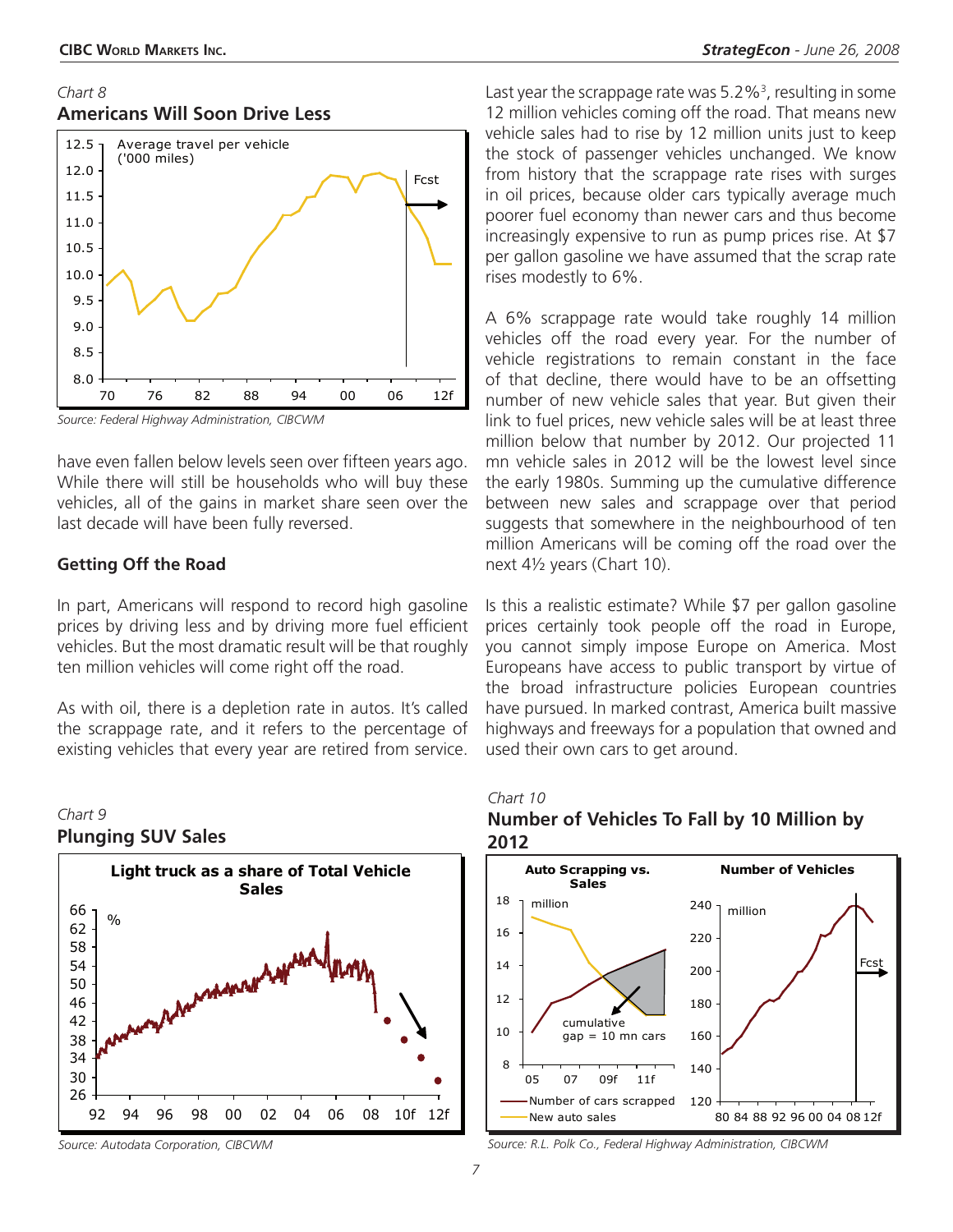### *Chart 11* **Access To Public Transportation**



#### *Source: US Census Bureau, METRANS, Bureau of Transportation Statistics, CIBCWM*

*Source: Consumer Federation of America, BTS, CIBCWM*

Hence we must narrow our focus on those Americans where a European style shift in driving habits is currently feasible. People can't simply abandon their cars if they have no other means of getting around, particularly in terms of getting work. There must be at least a public transport alternative.

As it turns out, roughly 57 million American households that own a vehicle have reasonable access to public transit4 , slightly more than half of the number of households who own a vehicle (Chart 11)<sup>5</sup>. And applying the 80% vehicle ownership rate seen in Europe to this target group suggests a 10 million reduction in the number of registered vehicles in the US.

Where will this decline come from? The focus is on those who can least afford to operate a car when gasoline costs \$7 per gallon. No less than 80% of low income Americans (or roughly 24 million households) with less than \$25,000 annual income own a car. With gasoline bills surging to record highs, they will be the first to come off the road.

One in five of those low income Americans, or roughly five million households, will probably stop driving or give up the second vehicle<sup>6</sup>. And a good part of the previously noted increase in the scrappage rate islikely to come from this group, particularly the 30% of households under \$25,000 annual income who own a second car, which is likely a gas-guzzling near-wreck. The vast majority of these individuals will live in the city as opposed to the suburbs, given their much greater access to public transit (Chart 12)7 .

Our analysis suggests that about half of the number of cars coming off the road in the next four years will be from low income households who have access to public transit. At their current driving habits, filling up the tank will have risen from about 7% of their income to 20%, an increase that will see many start taking the bus.

#### *Note:*

- *1. The AAA 2007 edition of "Your Driving Cost" concluded that the cost of owning a car has reached a record high in 2007. Given that this estimate was based on a cost of only \$2.94 per gallon, the current figure is most likely higher.*
- *2. Food and beverage stores only.*
- *3. Source: R. L. Polk & Co. "The Vehicle Population Report 2007". Note that the median age of a passenger car is currently 9 years—tying a record high in 2006.*
- *4. Usually a reasonable access is defined as less than half a mile distance from a bus or train station.*
- *5. Based on statistics obtained from the US Census Bureau, METRANS and Bureau of Transportation Statistics.*
- *6. These estimates are consistent with survey-based findings published by METRANS regarding the role of public transportation in the mobility of low income households.*
- *7. Based on US Census Bureau. Also see The Center on Urban and Metropolitan Policy discussion regarding "The State of Low-Wage Workers".*

### *Chart 12* **Car Ownership and Spending By Income**

|                    | Household<br><b>Income</b> |                | <b>Spending on Gasoline</b><br><b>BY Household Income</b> |  |  |  |  |
|--------------------|----------------------------|----------------|-----------------------------------------------------------|--|--|--|--|
| No. of<br>vehicles |                            | <\$25k \$100k+ | 25<br>% of income<br>Fcst                                 |  |  |  |  |
|                    | $\frac{0}{0}$              | $\frac{0}{0}$  | 20                                                        |  |  |  |  |
| 0                  | 19.5                       | 1.3            | 15                                                        |  |  |  |  |
| 1                  | 47.9                       | 9.6            | 10                                                        |  |  |  |  |
| 2                  | 22.2                       | 48.2           | 5                                                         |  |  |  |  |
| 3<br>or more       | 10.4                       | 40.9           | $\Omega$<br>03<br>05 07 09e<br>99<br>01                   |  |  |  |  |
|                    |                            |                | —— \$100k+<br><\$25k -                                    |  |  |  |  |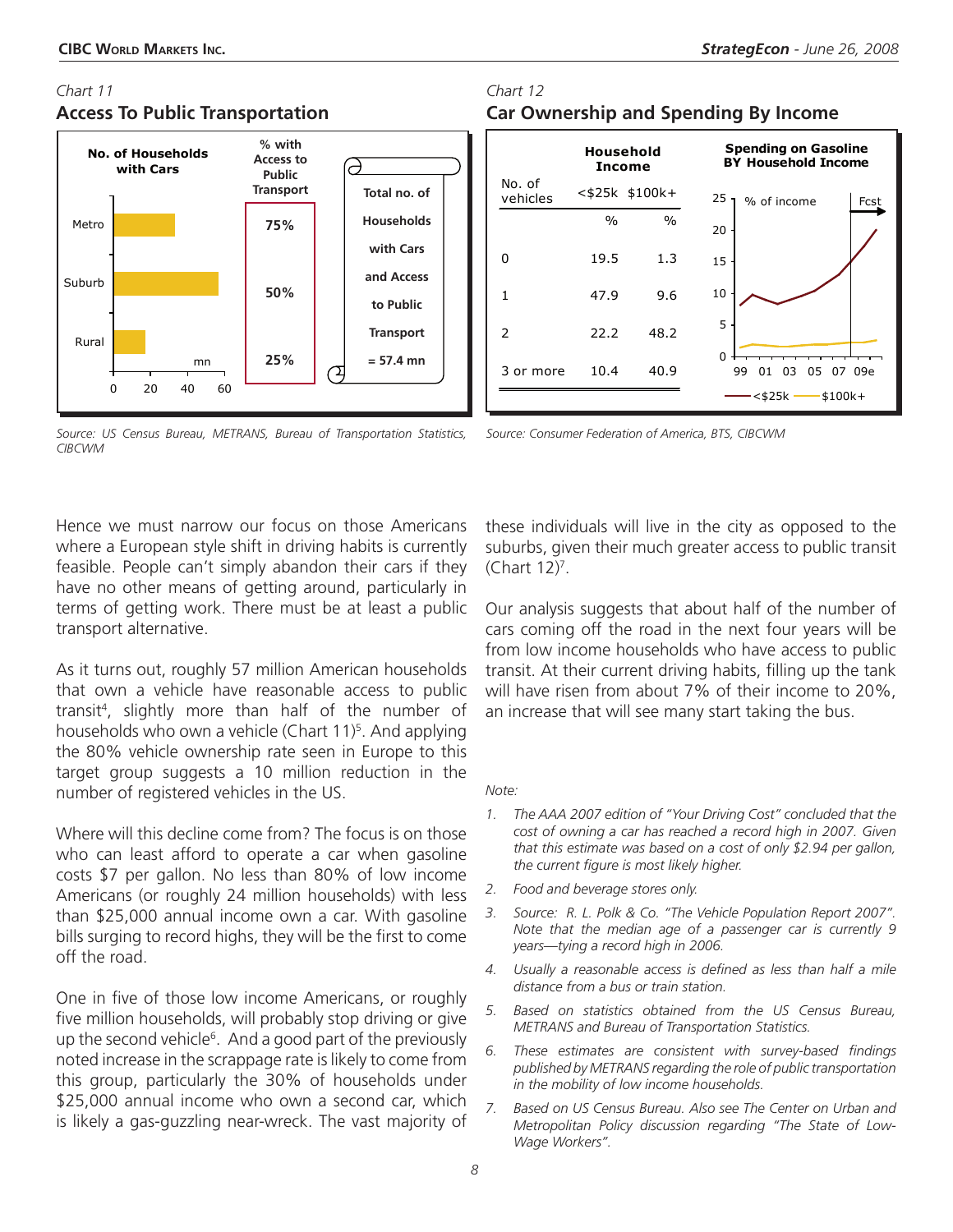# **Oil and Growth: That 70s Show Re-Run**

Avery Shenfeld and Meny Grauman

It's hard to be sanguine about America's economic outlook in the face of ever increasing fuel costs. After all, nine out of the last 10 US recessions have been accompanied by sharp spikes in the price of crude oil. True, the economy did manage to weather the storm of rising oil prices from 2001 to 2005, a period in which the price of petroleum shot up by roughly 180% even as the US economy grew by close to 3% a year. Some saw this as a sign of a lasting breakdown in oil's threat to growth, citing the more efficient use of energy resources, deeper financial markets, and more flexible labor agreements.

But the more recent oil upturn, in which crude prices have climbed by over 130% since the beginning of 2007, looks to be taking a visible bite out of growth (Chart 1). And a more careful analysis of the past relationship between oil and growth suggests that there were good reasons for the economy's initial resilience, and that most of the economic shock lies ahead, putting the US economy on track for a case of stagflation in 2009 even as the housing shock peters out.

### **Redefining an Oil Shock**

Oil prices and economic growth are not part of a simple one-way causal relationship. As was true of the large oil spikes of the 1970s and early 1980s, the timing and magnitude of the shock to growth is affected by the state of the economy at the time it hits, the monetary policy response, the pace of oil's climb, and as noted by energy economist James Hamilton, the degree to which prices begin to eclipse peak levels over the prior three years.

Hamilton showed that increases in oil prices that simply reverse previous declines do not have the same economic impact as identical price gains from already elevated levels. By this standard, some very large spikes in oil prices over the last 50 years do not really qualify as oil shocks at all (Chart 2), being simply rebounds from temporary crude price dips that had yet to filter their way into the economy at large. For example, although oil prices shot up more than 25% in the first quarter of 1989, they were still below their previous three-year high.

Similarly, the economic hit during oil's rise in the first half of 2007 was minimized as crude's climb from the near \$50/bbl level simply reversed its earlier dip. Instead, Hamilton's model suggests that given the typical response lags, the greater impact on growth lies ahead in 2009. These lags capture not only the spreading impact of the initial shock to other sectors as higher oil costs affect job creation in the most sensitive sectors, but also the impact of the subsequent interest rate hikes as the central bank responds to the inflation threat by raising interest rates.



*Chart 2*





*Chart 1*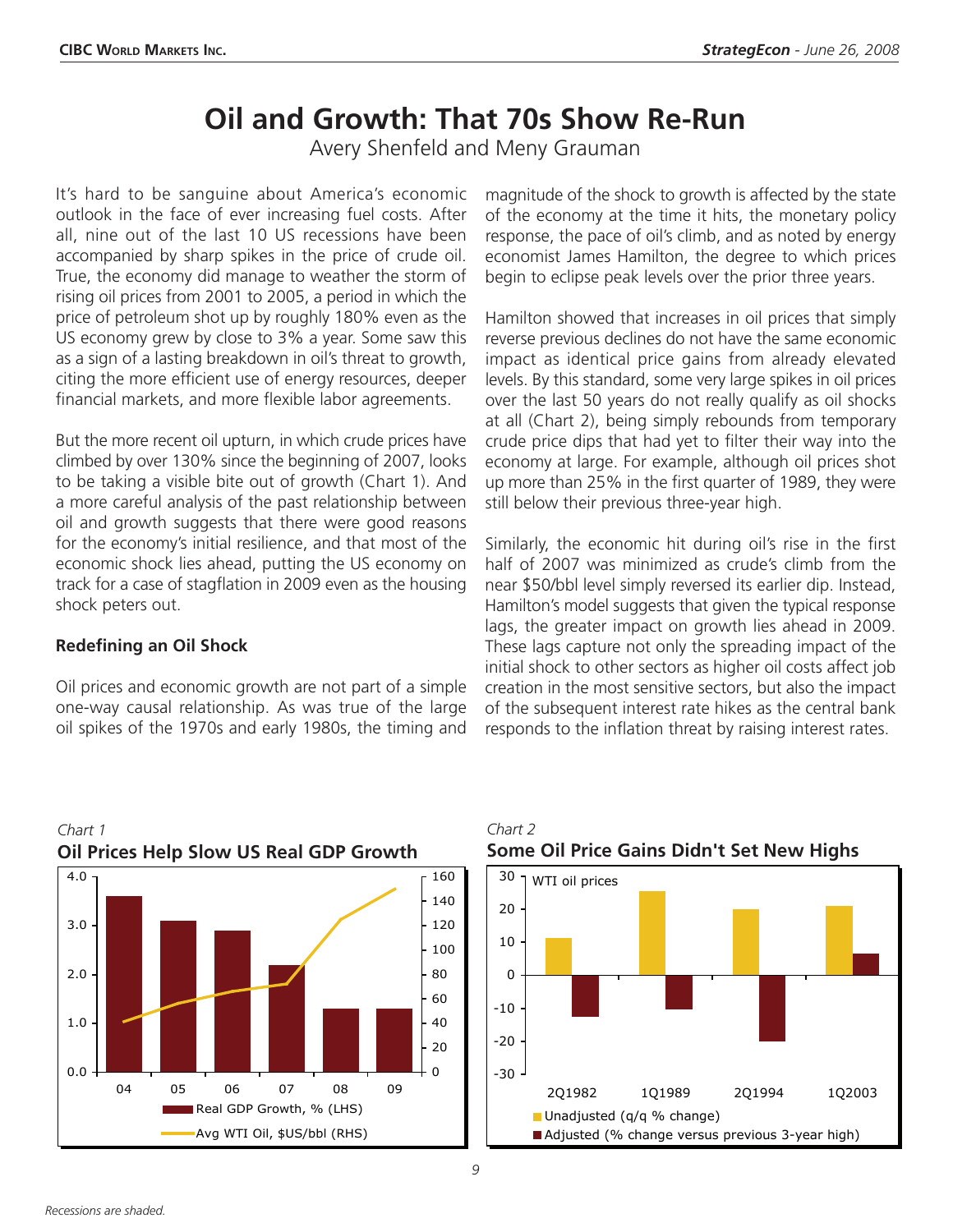As a result, applying that model shows that after a minimal shock to 2008 growth, our forecast for a further climb to an average \$150/bbl next year will pare 2009 real GDP growth by 2.0-2.5% points, relative to a base case of flat oil prices and a resulting more moderate course for interest rates. That will turn what might have been a brisk 3%+ recovery from this year's housing-related troubles into an anemic expansion.

It's not that this has been the steepest shock to crude oil on record. Indeed, measured against a rolling threeyear high, so far this year oil prices have not climbed at anywhere near the speed that they did during the early 1970s (Chart 3). But past shocks were often short-lived, as they related to temporary disruptions in supply, including those engineered by OPEC. This more fundamentally driven oil upsurge should prove to be much more persistent than at any other time in history as both real and nominal oil prices continue to break all time records (Chart 4). The longest running continuous oil spike in US history lasted seven quarters, while we expect oil prices, at least on a trend basis, to be headed higher right through 2012.

#### **Behind the Math**

While the model's forecast of a 2-2.5%-point growth shock simply reflects past sensitivities, on the ground realities also are consistent with sluggish growth ahead for 2009. Note that this year, consumer spending is being temporarily propped up by billions in tax rebates. But don't expect that one-off measure to have a lasting impact on growth, in part because it's being cannibalized by rising gasoline prices. Already this year, nearly half of



# *Chart 3* **A Longer Run of New Highs in Oil this Time**

#### *Chart 4* **Oil Price Sets Record in Real Terms (2008 \$s)**



the \$150 bn in planned direct consumer stimulus will have gone to pay for higher costs for fuel, rather than increases in overall spending volumes (Chart 5).

Moreover, one of the earlier arguments for why oil might matter less these days is rapidly disappearing. Until recently, it was commonplace to dismiss the oil shock by pointing to the fact that the US economy, with its shift into services, had become significantly less energy intensive than it was in the 1970s, when oil shocks did so much damage. But although US crude oil expenditures made up only 4% of GDP last year, this share will grow to 9.5% over the next three years as crude prices hit an average of \$200/bbl in 2010 (Chart 6). In terms of oil's share of spending, we're right back where we started from.



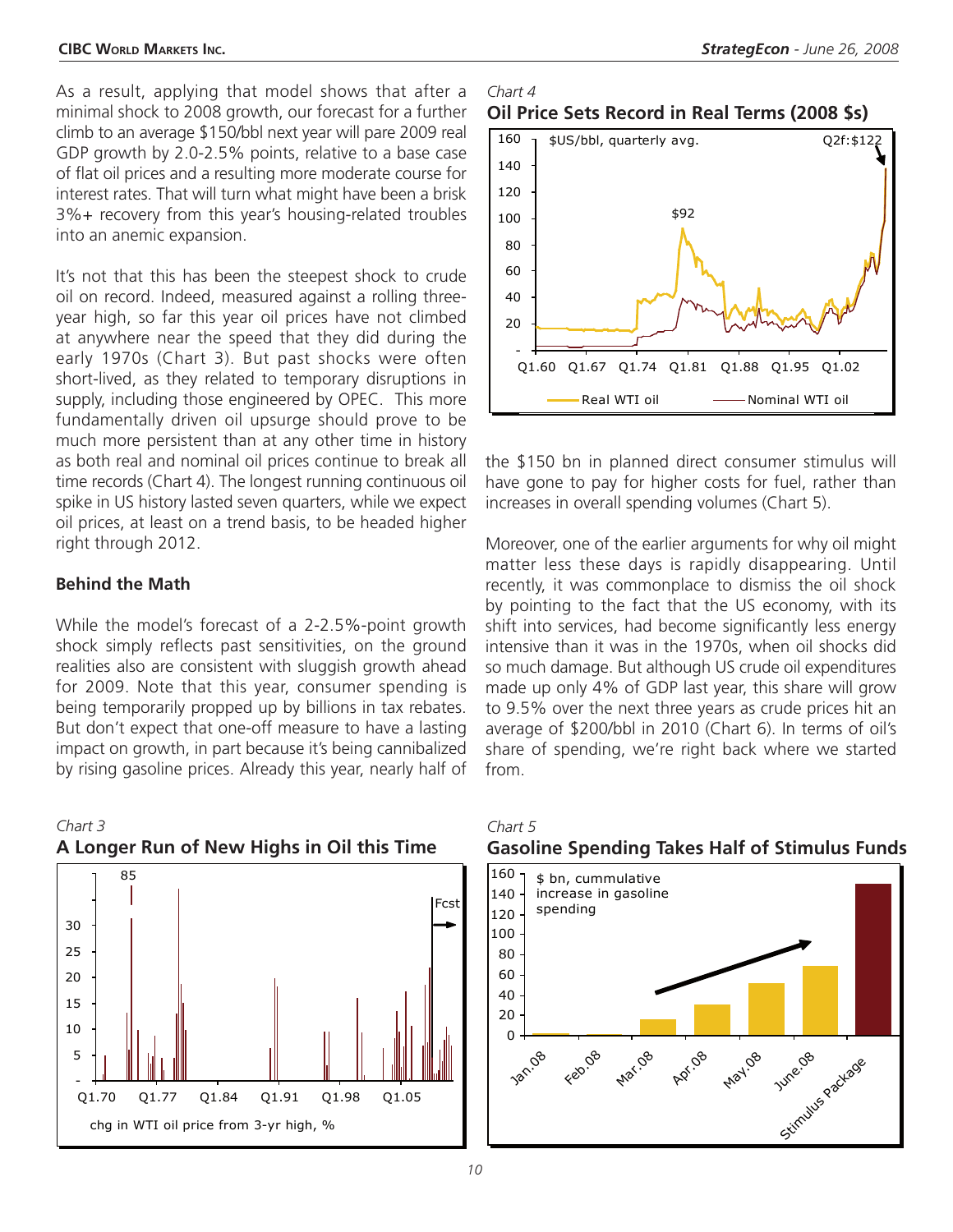### *Chart 6* **Oil Intensity is On the Rise**



Indeed, it's not just how much oil drains initially from consumer or business finances or reduces energy use, but the adjustment costs to the economy from the resulting sharp changes in behavior. That's already being seen as hundreds of thousands of auto-related jobs disappear with the meltdown in light truck sales, long before the economy can replace them with activity in producing more energy-efficient transportation alternatives. The oil shock will similarly have ripple effects on airlines, tourism and other sectors.

Another 'this time will be different' argument notes that the 1970s oil shocks were caused by supply disruptions that hurt global growth, while the present crude oil runup was initially driven by healthy global growth that is in itself a benefit to the US economy. To date, that has for the most part been the case, and has been reflected in a bull market for US exports.

But in addition to rapid economic growth in the developing world, recent crude prices also capture an outright decline in crude oil supply from 2005 to 2007, and much more limited medium term supply growth prospects than were available in earlier decades (see *Occasional Report #65*). Supply disruptions in Nigeria and declining Russian production will easily outweigh what Saudi Arabia plans to add in the near term. Moreover, while we expect growth to hold up well in the developing world, the oil shock will, with similar lags, take a bite out of activity in US trading partners in Europe.

### **Oil Takes Housing's Place**

But the most important reason for thinking that the major hit to growth lies ahead rests on the response in monetary policy. As a number of prominent economists, including Ben Bernanke himself, have pointed out, the impact of some of the biggest oil shocks were exacerbated by aggressive Fed tightening. The 1973-74 oil shock, in particular, was made worse by the Fed's decision to belatedly raise the fed funds rate by 830 bps over the span of less than three years (Chart 7, left). The last 30 years largely coincided with stable inflation expectations, which meant that central bankers could avoid aggressively raising rates in the face of climbing energy prices. Unfortunately, for the first time since the early 1980s, that appears to be changing, as consumer inflation continues to heat up and the Fed comes under increasing pressure to act.

At a minimum, once the worst of the housing shock passes, the Fed will be forced to raise real interest rates back to zero in order to prevent an improving economy from allowing wages and other prices to catch up to oil. With CPI trending at an energy- and food-driven 4%, that will entail 200 basis points in tightening to get to a 4% funds rate by the end of next year. As a result of our upward revised call for both oil and interest rates, we've chopped our US growth forecast for 2009 from just over 2% as of two months ago, to little over 1%, no better than this year's housing-blunted performance. The US economy has managed to avoid feeling the full brunt of oil prices over the last few years, but 2009 will be the year that its luck runs out (Chart 7, right).